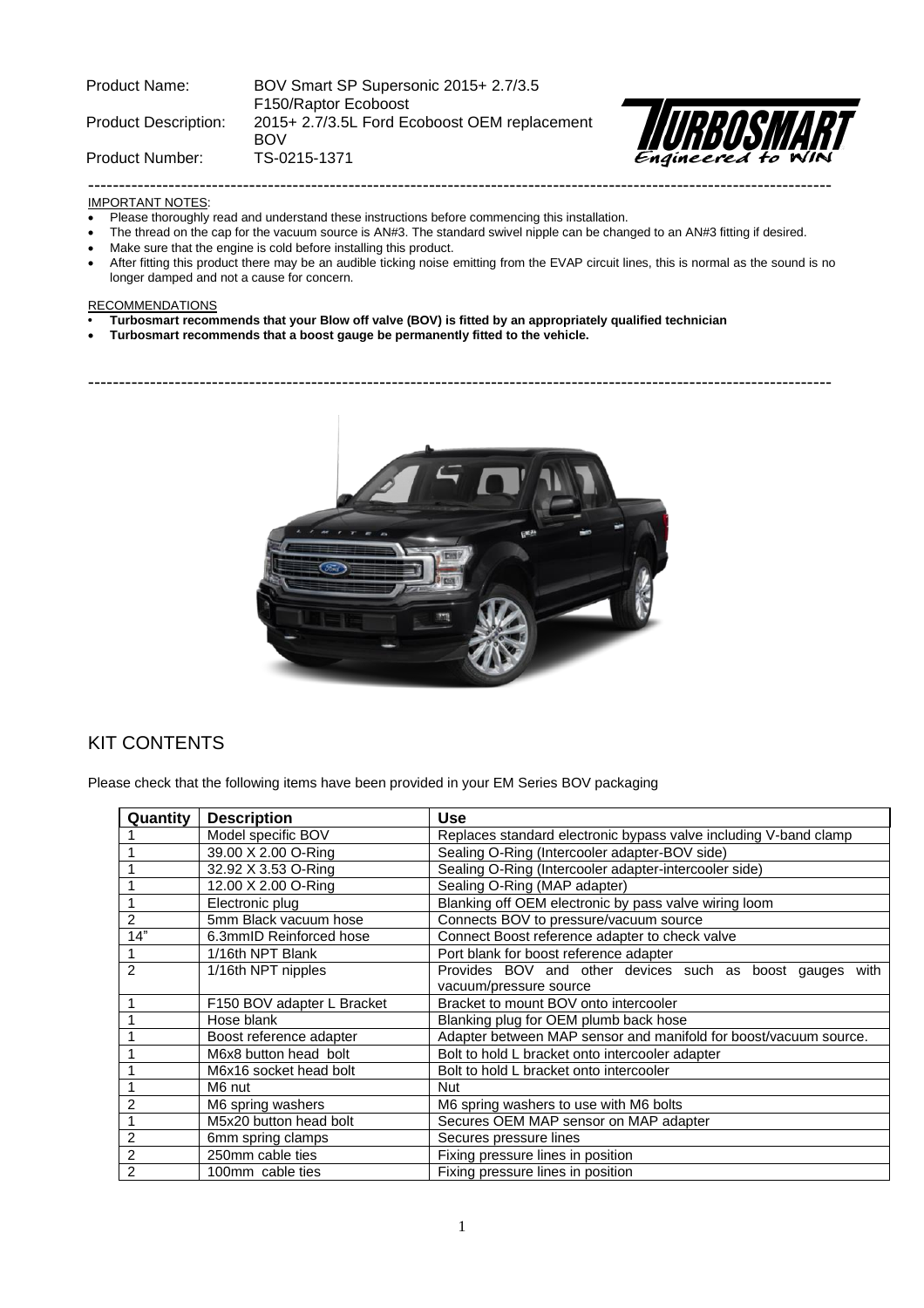

**Identify Diverter Valve Location**



On the 13<sup>th</sup> Generation Ford F Series Truck (P552) the diverter valve is located on the intercooler on the twin turbo model. This is located at the front of the car in the lower grill portion. It is accessible from the bottom of the car.



## **Removing the Undertray**

Remove the under-tray of the vehicle by removing all the plastic clips holding the tray in place. Once the under-tray is removed, the intercooler assembly can be accessed.





**4**

#### **Removing Intercooler**

Unplug the OEM BOV plug. It will be held to the car with electrical tape. The intercooler piping will also need to be removed. There are 4 hose clamps on one side and one on another. This is the easiest way to remove them, as the pipe that is fastened together with a locating clip can be hard to separate in the car.

Undo the bolts securing the bracket to the cross member from the vehicle as well as the intercooler.



**Removing BOV Chamber from Plumb back Hose** 

Unplug the BOV chamber from the OEM plumb back hose. Install the supplied plumb back hose blanking plug by pressing it into the plumb back hose plug. Please note that the blanking plug will only fit the plumb back hose in one way.

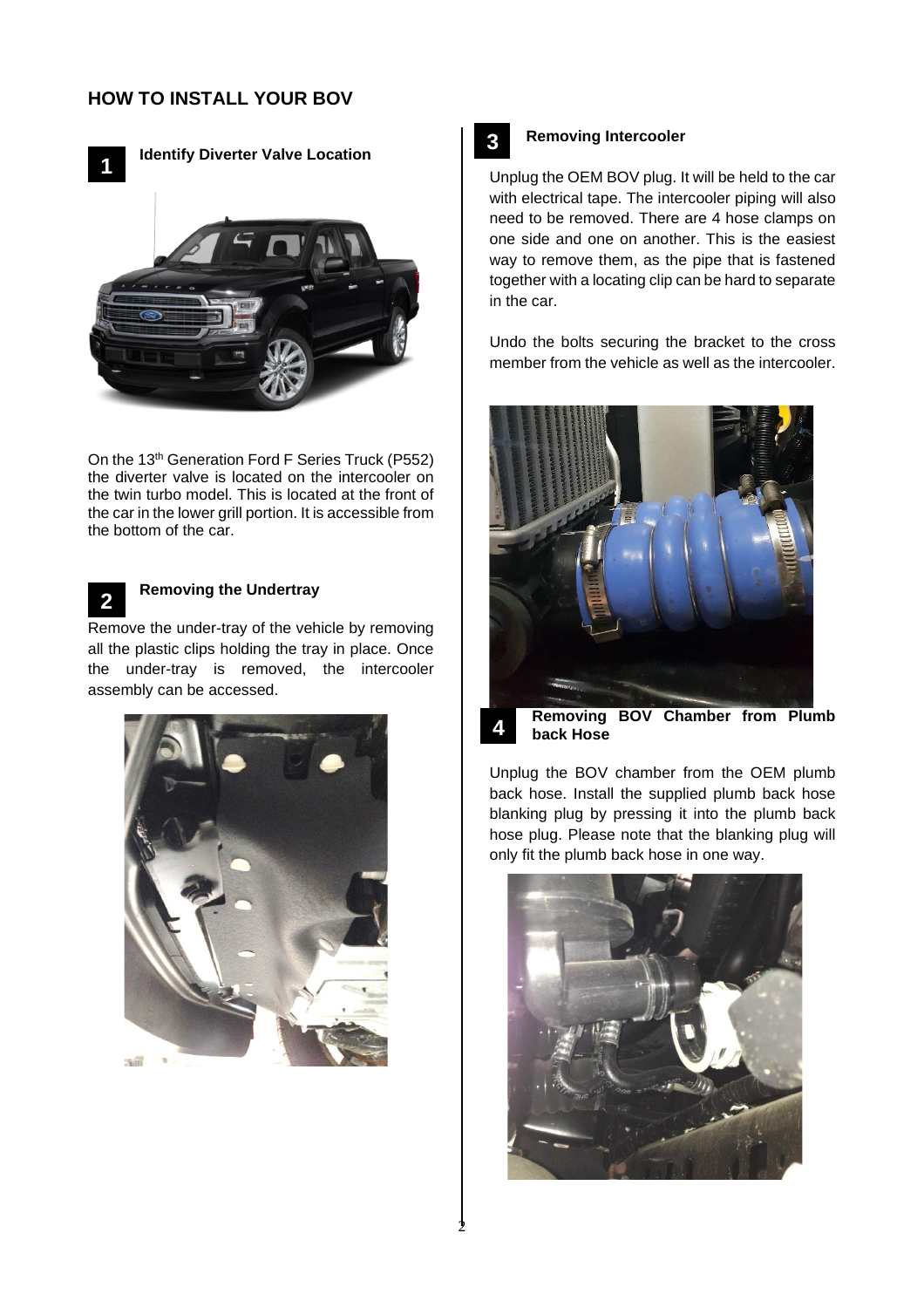

## **Remove the Diverter Valve from Intercooler.**

Once the intercooler assembly is removed from the vehicle, the OEM BOV can be upgraded. Remove the OEM BOV by undoing the two bolts holding it onto the BOV chamber. Some models will have a mount on the canister as well.



**6**

## **Removing EVAP Hose from the intake**

After Removing the engine cover, locate the OEM evap hose connecting the intake manifold to the check valve. Unclip the quick connect hose fitting by first pressing on the locking tab all the way.



# **7**

**8**

## **Remove EVAP hose from check valve.**

Carefully cut along the other end of the hose to free it from the check valve nipple. Being careful to not damage the barb underneath.



## **Fitting Boost Reference Adaptor**

Using thread sealant, fit two supplied 1/16npt nipples to the boost reference adapter, and fit blank into the third optional port.

Push the assembled reference adapter onto the intake manifold where the fitting was disconnected earlier, ensure the adapter is on all the way and fit retaining clip to secure boost reference adapter. **(Ensure O-Rings are not kinked or damaged during installation)**

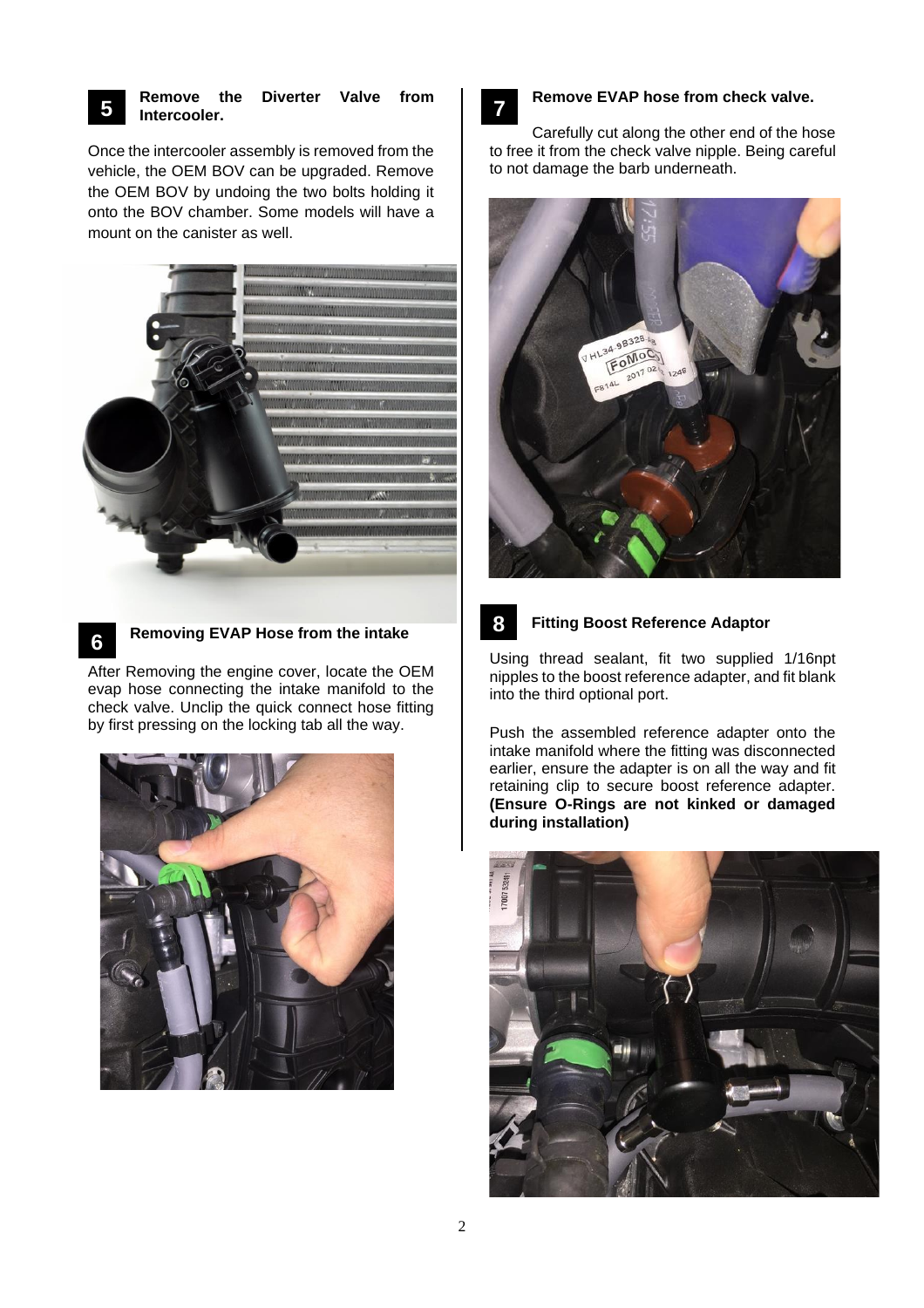

# **Fitting up replacement Evap Hose**

Lay out the supplied reinforced 6.3mm ID hose between the newly fitted boost reference adapter and the check valve and cut to length.

Using a hose clamp secure one end of the hose to the boost reference adapter and the other end to the check valve. Route the supplied vacuum hose from the nipple towards the front right-hand side of the vehicle (OEM BOV location). Use one of the supplied spring clamps to secure the vacuum hose onto the nipple.





#### **Removing BOV chamber from Intercooler**

With the intercooler removed from the vehicle, the OEM BOV can be upgraded. Remove the OEM BOV by undoing the two bolts holding it onto the BOV chamber.



Remove the BOV chamber by turning it upwards. The BOV chamber should just unscrew.





#### **Fitting up F150 BOV adaptor**

Fit your new Turbosmart Blow off valve to the suppled intercooler adapter. Ensure that the O-ring (39.00x2.00) is installed on the adapter. Loosely tighten the V-Band clamp to allow the BOV to be rotated into the desired orientation.

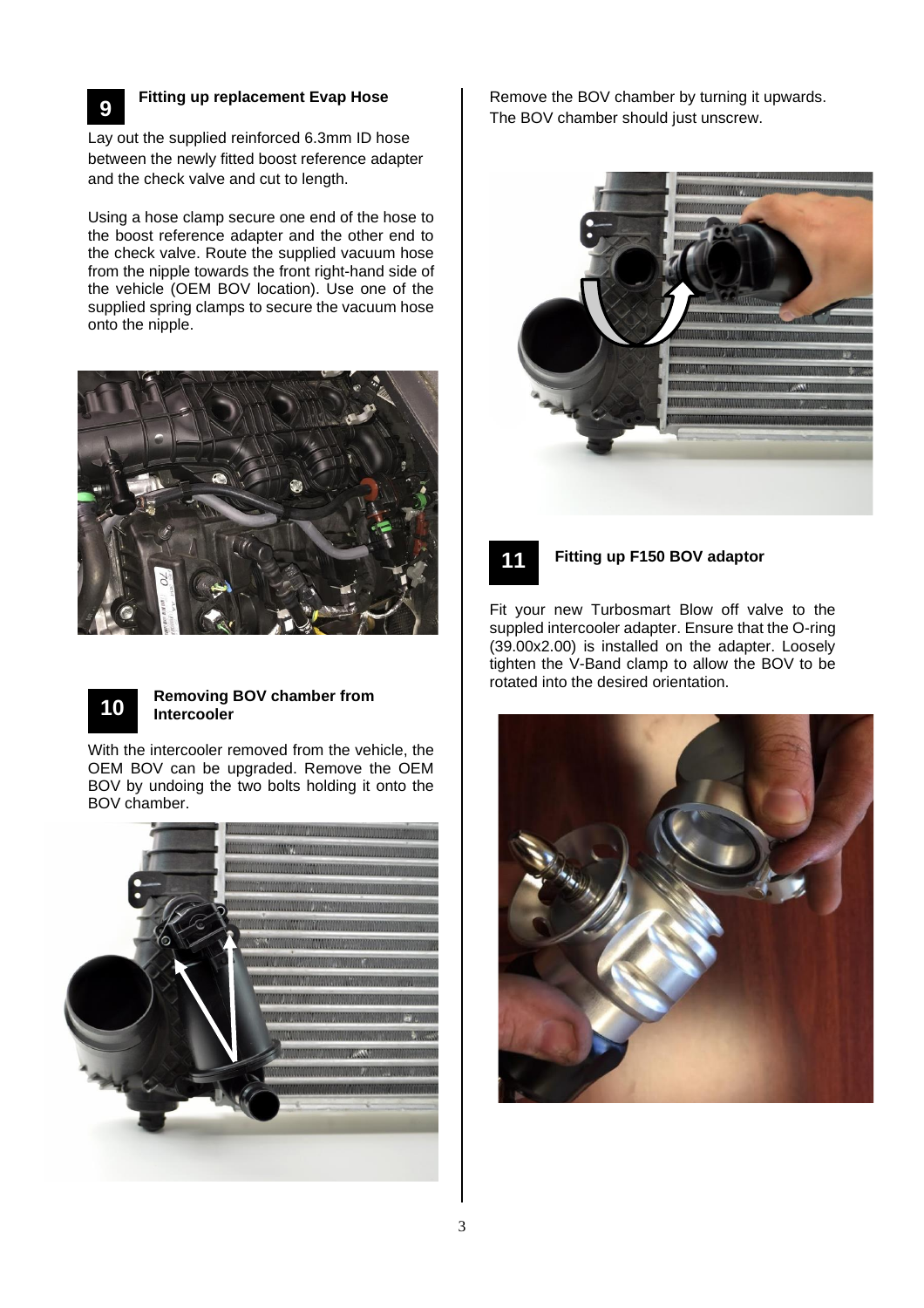**12**

## **Fastening Bov intercooler bracket**

Install the supplied bracket on the BOV adapter. Use the supplied M6x8 Note.





#### **Fitting BOV to Intercooler**

Screw the supplied intercooler adapter in place until it reaches home. Ensure that the O-ring (32.92x3.53) is installed on the adapter.



# **14**

#### **Fastening Bov to Intercooler**

Using the OEM screw, secure the Lbracket onto the intercooler. **Do not over tighten.**





## **Final Fitment before reinstallation**

Orientate the BOV into position and tighten V-Band clamp. The finished intercooler assembly should look as shown below. Please ensure that all fasteners are secured prior to reinstalling the intercooler.

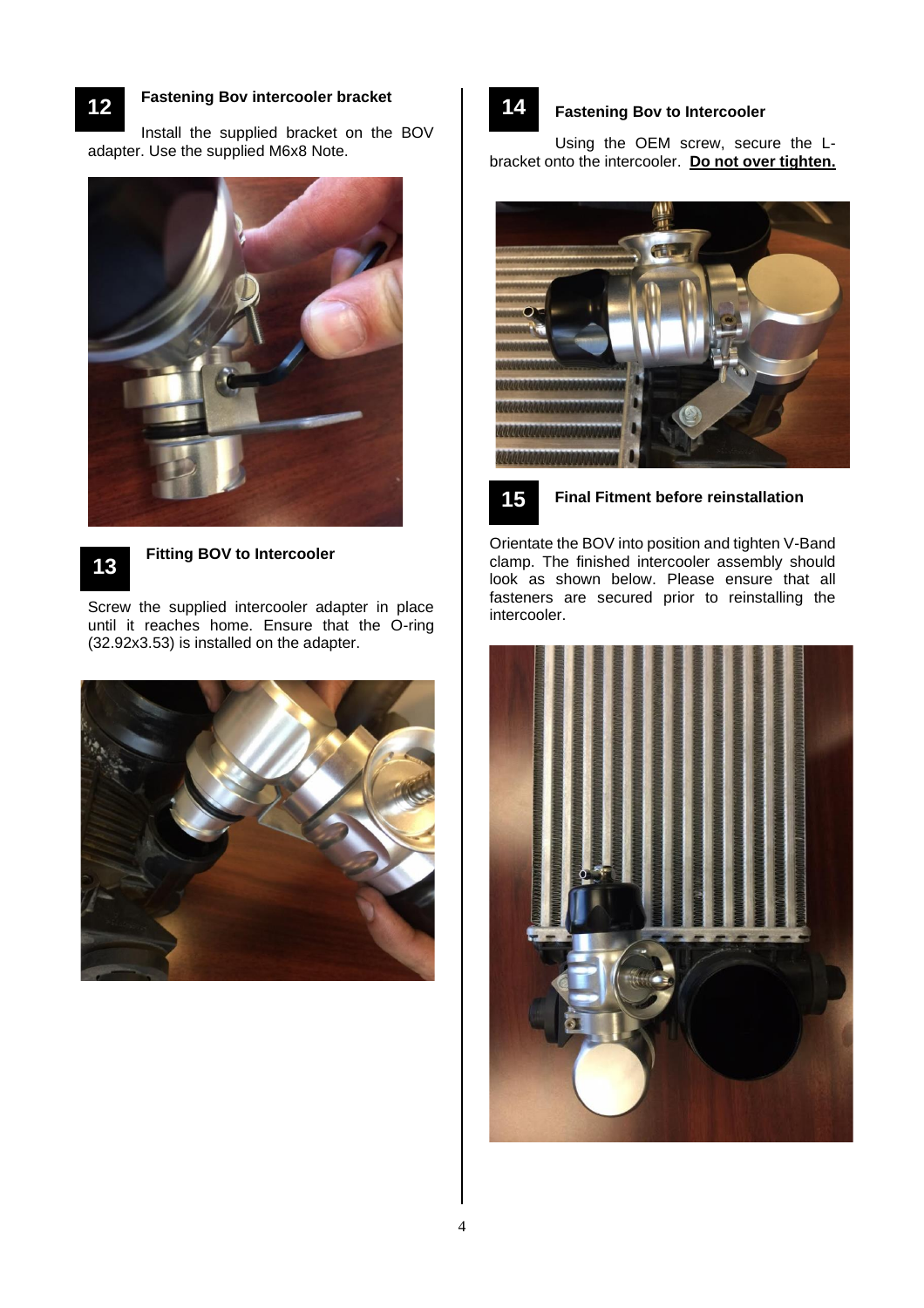#### **BOV Harness**

Prior to re-installing the intercooler back onto the vehicle. The OEM BOV plug needs to be blanked off. Depending on the purchased kit, you may receive either a direct plug-in plug option or a plug utilising scotch lock connector. The direct plug-in blanking plug fits only one way. After blanking off the OEM BOV plug, secure it by using the supplied cable ties.

If the blanking plug has scotch lock connectors as shown in the picture below, Strip back 15mm of mesh covering the wires of the OEM solenoid plug. Clip a scotch lock connector onto each wire, polarity not important. Secure the scotch locks with a pair of pliers ensures that both halves are pressed together.



The scotch locks should look flat when installed correctly. Scotch locks are removable if the factory BOV is to be re-installed. Secure plug by using the supplied cable ties.

## **16**

## **Reinstallation of Intercooler**

The intercooler can now be held up onto the car while the bracket is attached with its fasteners back onto the car. This is much easier with a second set of hands.

With the intercooler fitted the intercooler pipes that were removed will need to be reattached to the car.





#### **Routing the vaccum hose**

Install the vacuum hose (routed from the MAP adapter) down onto the nipple. Secure the vacuum hose with one of the hose clamps supplied on both ends.



## **Installing the Undertray**

Refit the under-tray of the vehicle by tightening all the plastic clips holding the tray in place.



Finally Start your vehicle and enjoy your new Turbosmart BOV.

# **15**